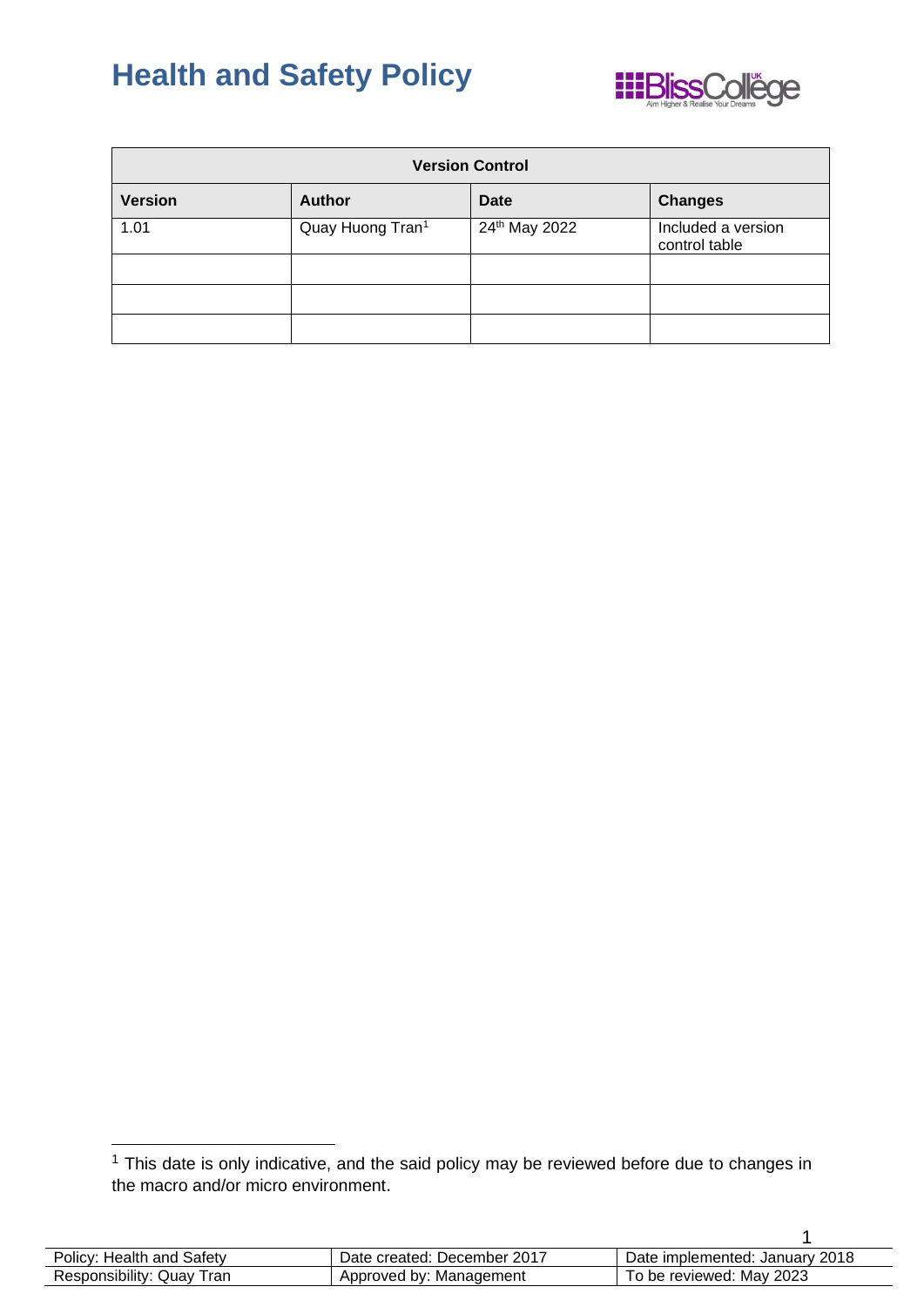

### **Table of Contents**

| $2^{\circ}$    |  |
|----------------|--|
| 3 <sup>1</sup> |  |
| 4              |  |
| 5              |  |
| 6              |  |
|                |  |
| 8.             |  |
|                |  |
|                |  |
|                |  |
|                |  |
|                |  |
|                |  |

| Policy: Health and Safety | Date created: December 2017 | Date implemented: January 2018 |
|---------------------------|-----------------------------|--------------------------------|
| Responsibility: Quay Tran | Approved by: Management     | To be reviewed: May 2023       |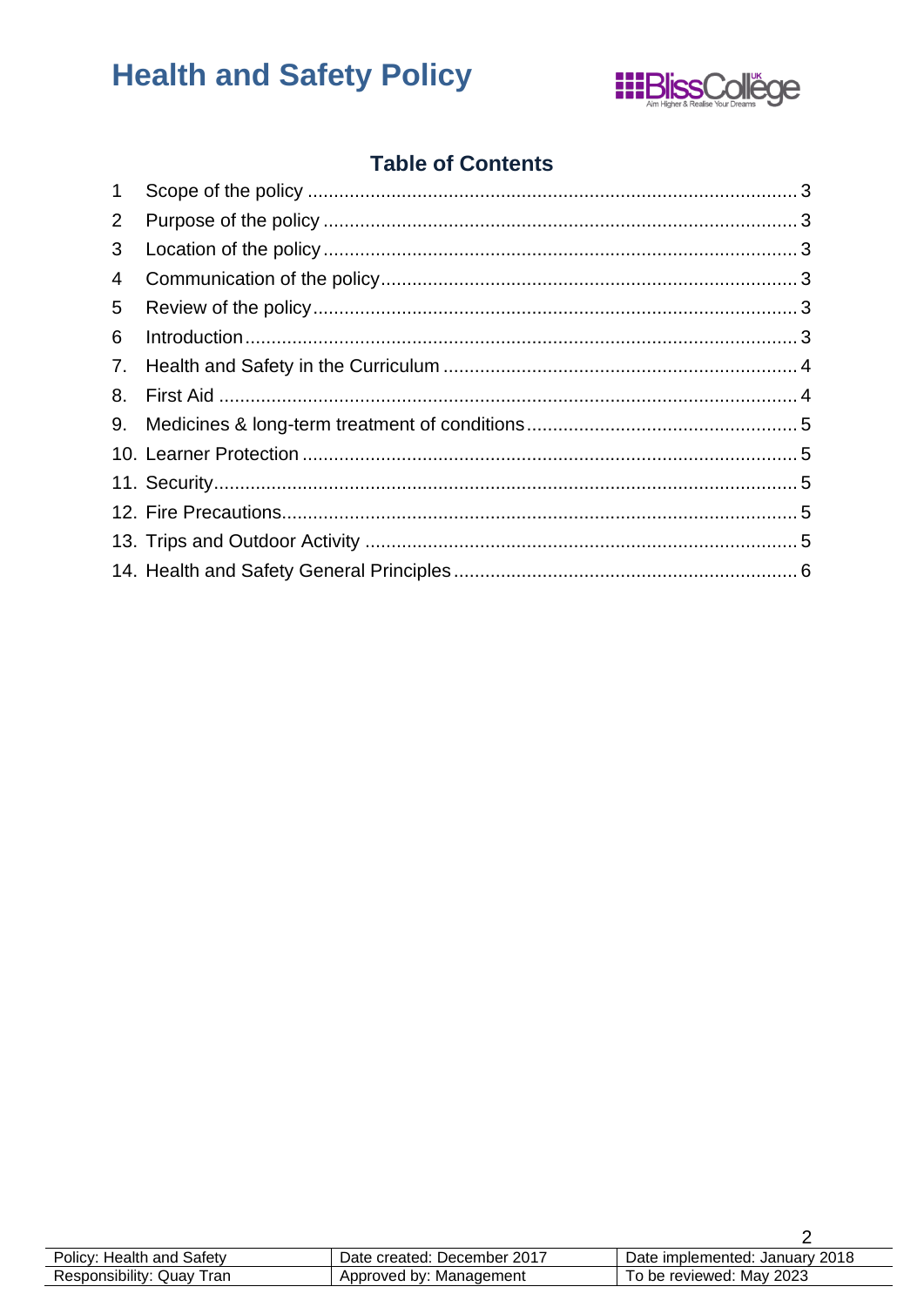

 $\mathbf{\hat{z}}$ 

#### <span id="page-2-0"></span>**1 Scope of the policy**

This policy covers the principles of course management and administrative procedures offered at Bliss College, ensuring that the welfare and general interest of learners are prioritised.

#### <span id="page-2-1"></span>**2 Purpose of the policy**

The purpose is to set out Bliss College's commitment to ensuring that it adheres to good practice in the management and delivery of all courses. This policy underlines and sets the basis for ensuring that rules and regulations of the Health and Safety at Work Act are fully integrated into its operations.

#### <span id="page-2-2"></span>**3 Location of the policy**

You can obtain of this policy by ringing our administration team on 02085144977.

#### <span id="page-2-3"></span>**4 Communication of the policy**

It's important that both personnel involved in the management, assessment and quality assurance of all programs on offer, are fully aware of the contents of the policy. A note will be provided on the Centre Accreditation Form to confirm that Centre is aware of this policy and will abide by it. There is also a note on the Student Registration Form to the same effect.

#### <span id="page-2-4"></span>**5 Review of the policy**

This policy is a live document and will evolve over time. Although the review dates are scheduled above, this may change due to feedback from stakeholders, external agencies and regulatory authorities. The review of the policy will ensure that procedures continue to be consistent with the regulatory criteria and are applied properly and fairly in arriving at judgments in promoting a fair and inclusive learning and teaching environment for all.

#### <span id="page-2-5"></span>**6 Introduction**

Bliss College prioritises the health, safety and welfare of all the people who work or learn at our college above all else. We aim to provide a safe, secure, healthy and stimulating working environment for everyone. The Board of Directors takes responsibility for protecting the health and safety of all learners and members of staff, and shall name a director who is responsible to them in this regard.

We believe that the prevention of accidents and hazards is a responsibility of every staff in the college.

The Health and Safety at Work Act 1974 states: *'It shall be the duty of every employee while at work:*

- *1. take reasonable care of their own and others' health and safety;*
- *2. cooperate with their employers;*

| Policy:<br>Safety<br>Health and | 2017<br>)ate<br>December<br>created:        | 2018<br>Januarv<br>implemented:<br>'Jate |
|---------------------------------|---------------------------------------------|------------------------------------------|
| ran<br>Responsibility.<br>Quav  | nnr<br>oroved<br>Management<br>bv.<br>ADDI' | 2023<br>Mav<br>reviewed:<br>ne.          |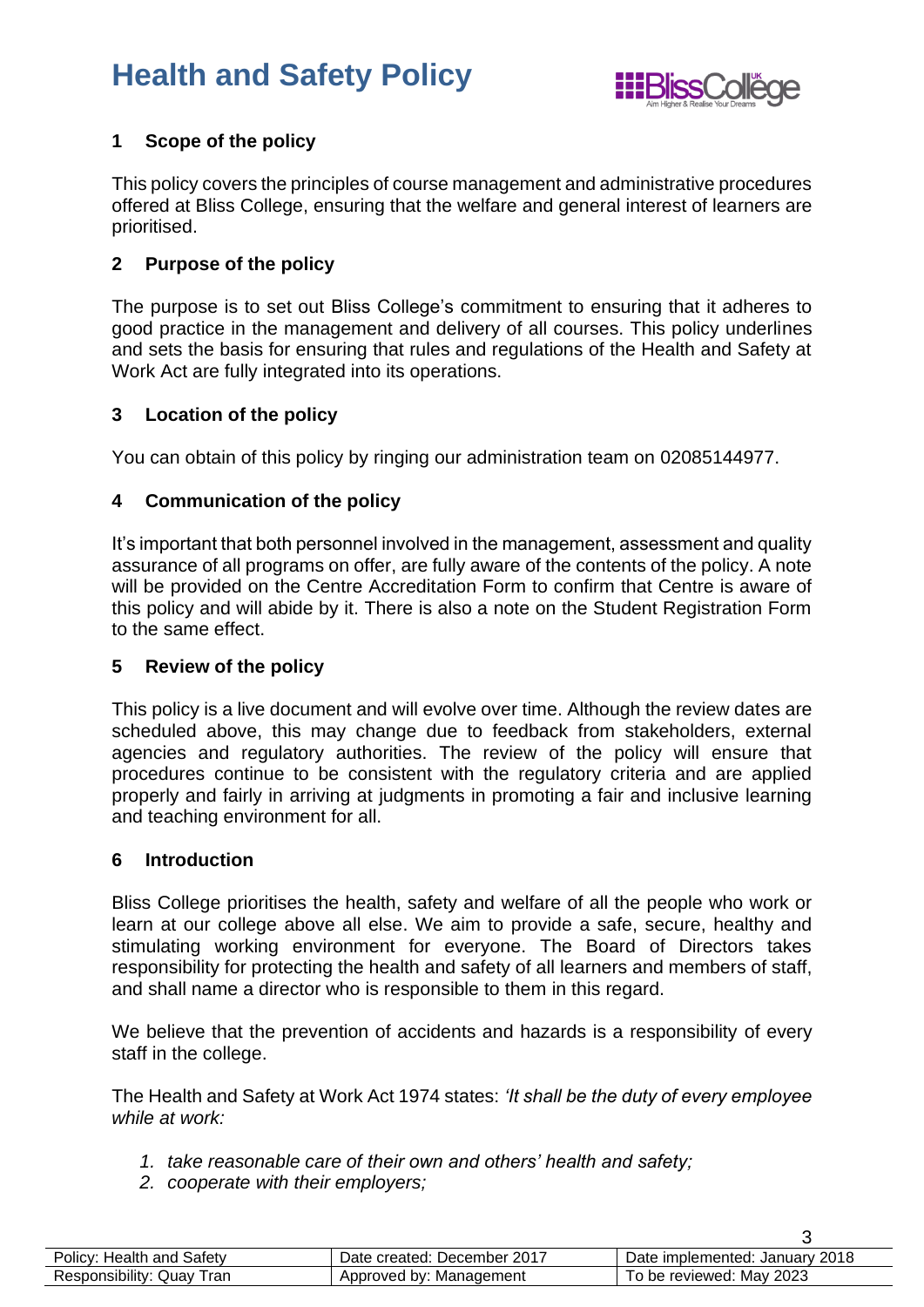

- *3. carry out activities in accordance with training and instructions; and*
- *4. inform the employer of any serious risks'*

The act also states:

*'No person shall intentionally or recklessly interfere with or misuse anything provided in the interests of Health and Safety or welfare in pursuance of any of the relevant statutory provisions.' Education employers have duties to ensure, so far as is reasonably practicable:*

- *1. The health, safety and welfare of teachers and other education staff;*
- *2. The health and safety of pupils in-school and on off-site visits; and*
- *3. The health and safety of visitors to schools, and volunteers involved in any school activity'*

The Directors appreciate that the identification of hazards and the control of risks underlines this responsibility, and that these can be most effectively achieved through the total commitment and support of all staff at all times. Furthermore, the Directors seek to achieve the highest practical standard possible in all aspects of health, safety and welfare at Bliss College**.** To this end they are expected to implement the provisions of the policy.

An assessment of risks will be carried out during each academic year. This policy sets out the main provisions of the policy and covers the college's arrangements for health and safety, the organisation for carrying out policy and the responsibilities of individuals.

#### <span id="page-3-0"></span>**7. Health and Safety in the Curriculum**

It is the responsibility of the *lecturer* to ensure that curriculum activities are safe. If a lecturer does have any concerns about learner safety, they should draw them to the attention of the director before the activity takes place.

Accidents occurring to persons in the college should be reported and dealt with immediately. The director responsible should be notified and should administer appropriate first aid when necessary. If the director is not available, a member of the senior management team should be informed and should take decisions as to appropriate action. All accidents occurring in the college should be entered in the Accident Report Book.

Parents, or other responsible person(s), should be contacted in all cases where the accident is more serious. When it has not been possible to contact such persons then the incident should be reported to parents at the end of the session, either directly or by letter. When in doubt staff should seek professional medical help immediately.

#### <span id="page-3-1"></span>**8. First Aid**

First Aid treatment for minor injuries will be available at all times and will be displayed prominently on all the floors of the college**.** At least 2 qualified first aiders will be available during the normal operating hours.

| Policy: Health and Safety | Date created: December 2017 | Date implemented: January 2018 |
|---------------------------|-----------------------------|--------------------------------|
| Responsibility: Quay Tran | Approved by: Management     | To be reviewed: May 2023       |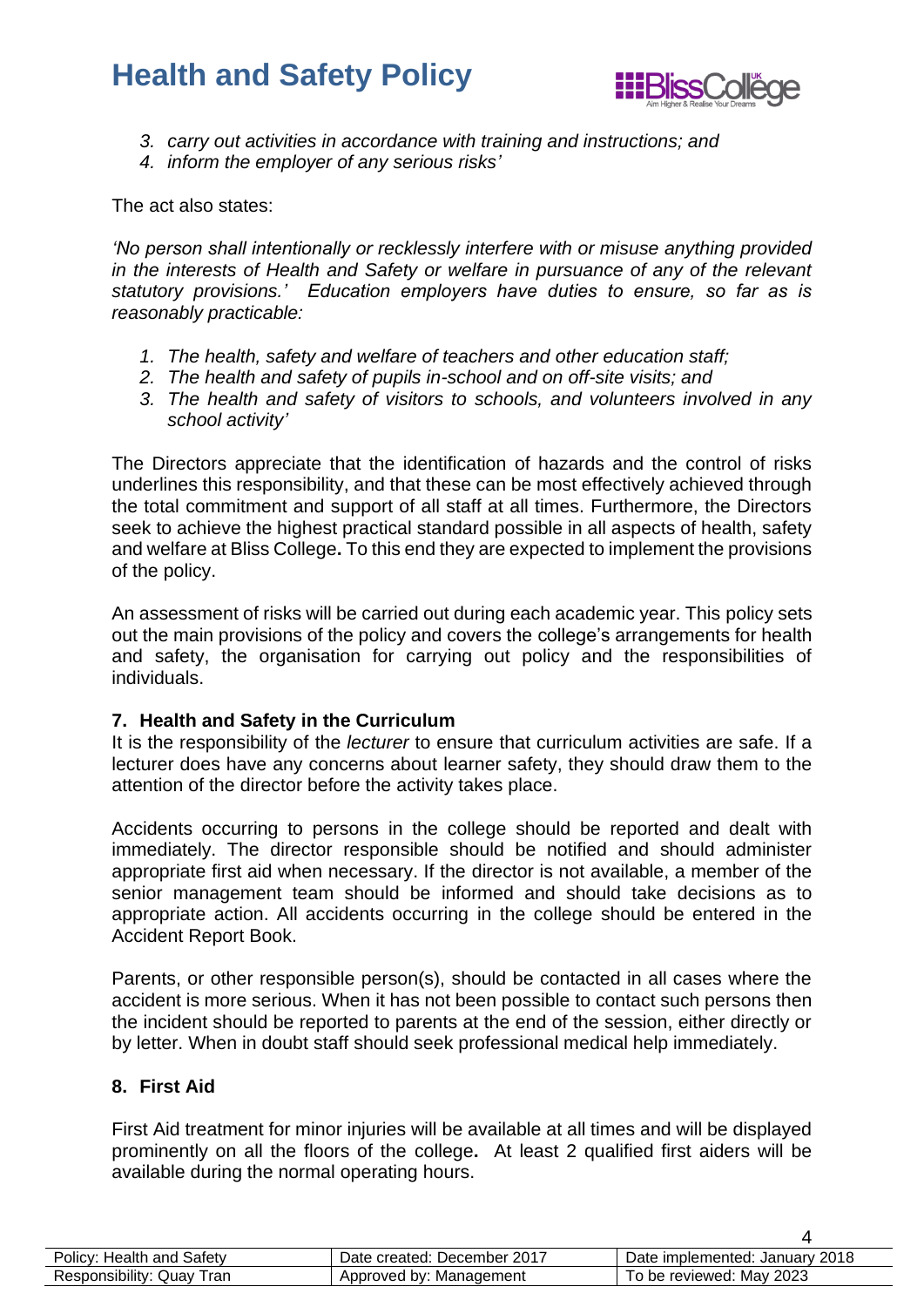

#### <span id="page-4-0"></span>**9. Medicines & long-term treatment of conditions**

Bliss College follows Borough policy, whenever appropriate, regarding the use of medicine(s) in the college**.** The college follows their procedure for the treatment and welfare of learners suffering from asthma and the long-term conditions, e.g., epilepsy, and will remove the learner to the nearest hospital.

#### <span id="page-4-1"></span>**10.Learner Protection**

We cater to learners from the ages of 16 and above. As such, all the staff employed, whether permanent, part-time or contractual, are required to have a full DBS (Disclosure & Barring Service) check. The college is safe and secure at all times.

#### <span id="page-4-2"></span>**11.Security**

We will endeavour to do all we can to ensure Bliss College is a safe environment for all who work or learn here. We require all visitors to the college who arrive in normal college hours to sign the visitors' book in the admin area, and to wear identification badge at all times whilst on the college premises. Teachers will not allow any visitor to enter their classroom if the college visitor's badge does not identify them. If anybody in the college has suspicions that a person may be trespassing on the college site, they must inform the Dean or other designated person immediately. The Dean will warn any intruder that they must leave the site straight away. If the Head of Faculty has any concerns that an intruder may cause harm to anyone on the site, s/he will contact the police.

#### <span id="page-4-3"></span>**12.Fire Precautions**

The college conducts, once a term, a fire drill, for all learners and staff. The college also ensures that all fire equipment is kept unobstructed and in proper working order. It is essential that all fire exits from the classrooms, corridors and halls are kept clear of obstructions at all times and that fire doors should not be hooked open. An independent fire risk assessment is done on an annual basis. The fire exits are clearly marked. Staff, on noticing smoke or fire, must set off the fire alarms at once and vacate the building in accordance with the guidelines on display in each classroom. All staff must be made aware of the position of all fire alarms in the college**.** On no account should fire alarms be covered in any way, or access to them obstructed by furniture or other items. Visitors must follow guidelines listed on the back of their visitor's pass.

#### <span id="page-4-4"></span>**13.Trips and Outdoor Activity**

Bliss College requires all offices, laboratories, workshops and other workplaces to be suitable for the work activities that take place in them, so as to protect the health and safety of staff learners and others who work there. All operations which involve a risk of injury or harm should be avoided as far as is reasonably possible and all work and activities in departments/divisions will be expected to comply with Statutory and College Codes.

The Director will arrange a risk assessment of every activity undertaken. The learners

| Policy: Health and Safety | Date created: December 2017 | Date implemented: January 2018 |
|---------------------------|-----------------------------|--------------------------------|
| Responsibility: Quay Tran | Approved by: Management     | To be reviewed: May 2023       |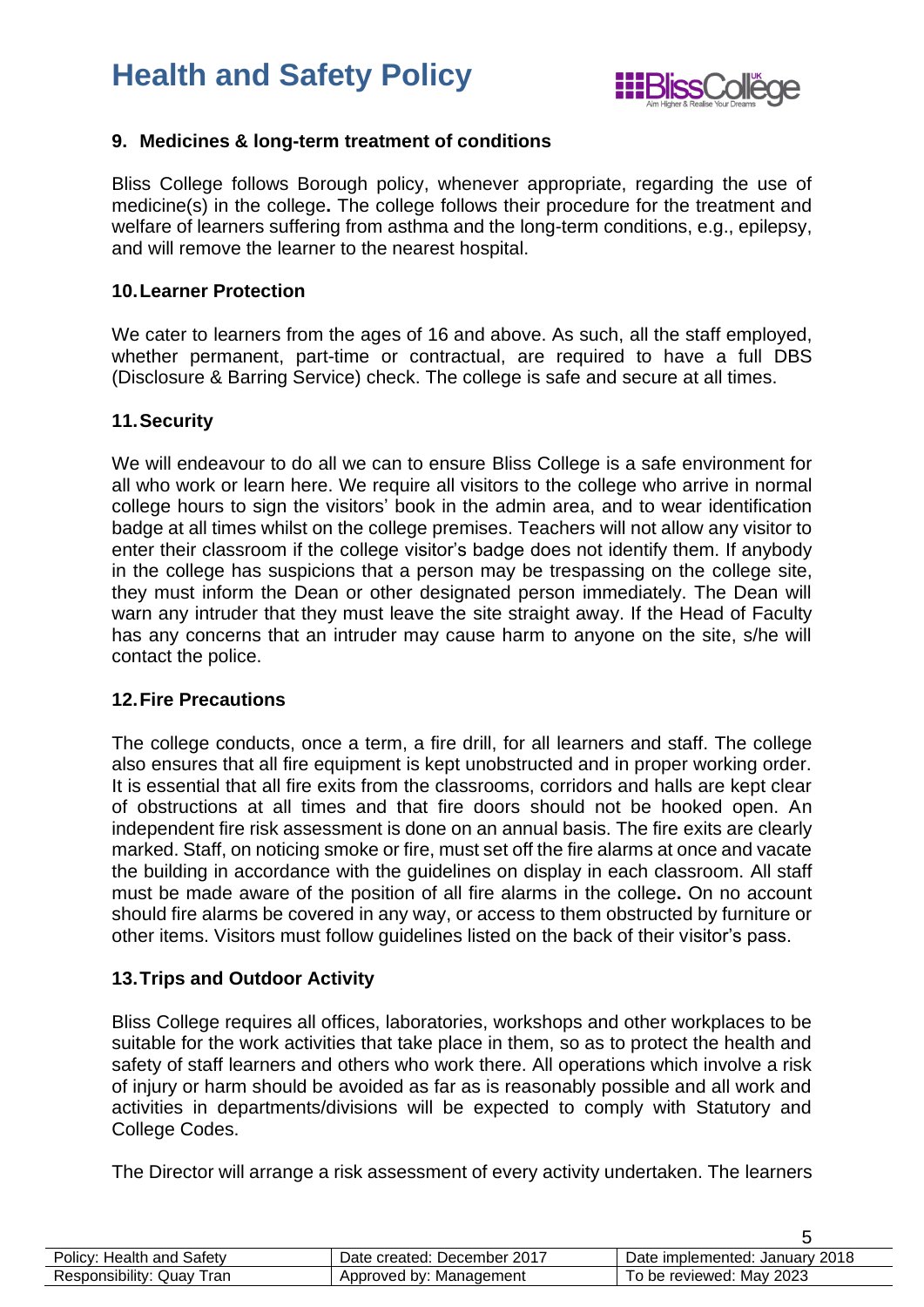

6

will be informed of all the risks involved, and the precautions to be taken. The learners will be accompanied by at least one faculty at all times.

#### <span id="page-5-0"></span>**14.Health and Safety General Principles**

1. At the college we are committed to achieving high standards of health, safety and environmental practice.

2. The Management Board expects staff, learners, visitors, contractors and other employers who work at Bliss College to share this commitment by complying with college policies and procedures, and to understand that they too have legal and moral obligations to themselves and to one another.

3. We intend to ensure the health and safety of all persons who may be affected by our activities by:

- a) Consulting with and involving our staff and learners in matters relating to their own health and safety.
- b) Providing, managing and maintaining our workplaces, grounds, and properties so that they are, as far as reasonably practicable, safe and that risks to health are controlled.
- c) Providing adequate and appropriate facilities and arrangements for welfare at work.
- d) Providing, managing and maintaining equipment so that it is, so far as reasonably practicable, safe and that risks to health are controlled.
- e) Identifying hazards and conducting formal risk assessments when appropriate in order to minimise the risk for all activities undertaken by Bliss College**.**
- f) Ensuring that control measures and emergency procedures are: in place; effective; properly used; monitored and maintained.
- g) Implementing systems of work that are safe and where risks to health are controlled.
- h) Providing the information, instruction, training and supervision at all levels necessary to ensure that staff and learners are competent to supervise or undertake their work activities and are aware of any related hazards and the measures to be taken to protect against them, and giving adequate information on relevant hazards to any persons whose health and safety might be affected by them.
- i) Keeping up to date with best practice in relation to health and safety and complying with all relevant legislation and authoritative guidance.
- j) Monitoring the safety performance of contractors who work for us.
- 1. Where there are no existing Policies or Guidance, we expect our staff, learners and contractors to implement the highest relevant standards and to comply with relevant legislation. Where no standards or legislation exist, we will work with our staff, learners and contractors to develop systems which comply with best practice and eliminate or minimise the risks so far as reasonably practicable.
- 2. We will promote a positive health and safety culture in the college and educate our staff and learners in health and safety. Wherever possible, information on health and safety legislation and standards applicable to a particular course will be

| Policv:<br>: Health and Safetv | -2017<br>created: December<br>⊃ate | 2018<br>Date implemented:<br>∴ Januarv ′ |
|--------------------------------|------------------------------------|------------------------------------------|
| Responsibility:<br>ran<br>Juav | Management<br>Approved<br>. bv:    | Mav 2023<br>reviewed:<br>To be           |